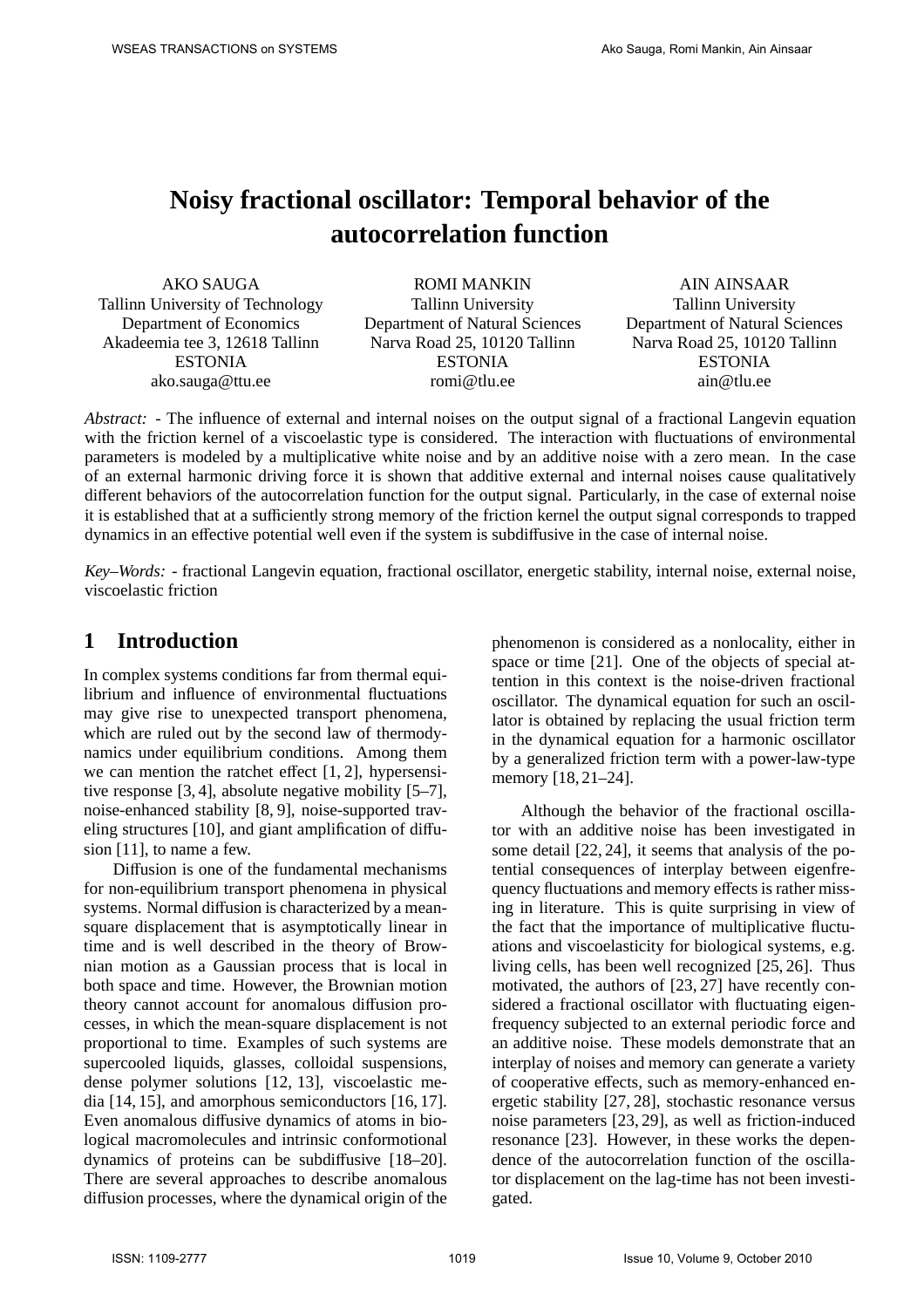As from an experimental point of view, information about the dynamics of the observed subdiffusive system can be extracted from the normalized autocorrelation function and from the mean-square displacement [18, 20, 24], we investigate the behavior of the autocorrelation function of the output signal of the fractional oscillator with multiplicative white noise subjected to an external periodic force and an additive driving noise (i.e. a model similar to the one presented in [27]). The main purpose of this paper is to demonstrate, partially on the basis of the exact expressions of output characteristics found in [27], that the dependence of the normalized autocorrelation function on the lag-time depends crucially on the physical nature of the additive driving noise; i.e. the results are qualitatively different for internal and external noises. Moreover, we aim at providing a simple criterion that permits to distinguish between these two types of output processes and also to verify the physical nature of the additive noise.

The structure of the paper is as follows. In Section 2 we introduce the fractional Langevin equation (noisy fractional oscillator) as the basic model investigated. Exact formulas for the variance and for the autocorrelation function of the output signal are derived. In Section 3 we analyze the behavior of the output characteristics (such as variance and autocorrelation function), and present the main results of this paper. A simple criterion to determine if the driving noise is internal or external is established. Section 4 contains some brief concluding remarks.

### **2 Model**

### **2.1 Fractional Langevin equation**

As a model for an oscillatory system with memory, strongly coupled with a noisy environment, we consider an underdamped fractional Langevin equation with a fluctuating harmonic potential (sometimes referred to as "noisy fractional oscillator" [27, 28]:

$$
\ddot{X} + \frac{\gamma}{\Gamma(1-\alpha)} \int_{0}^{t} \frac{\dot{X}(t') dt'}{(t-t')^{\alpha}} + [\omega^{2} + Z(t)]X
$$
  
=  $\xi(t) + A_{0} \sin \Omega t,$  (1)

where  $\dot{X} \equiv dX/dt$ ,  $X(t)$  is the oscillator displacement, γ is a friction constant, Γ(*y*) is the Gamma function, *A*<sup>0</sup> and  $\Omega$  are the amplitude and the frequency of the harmonic driving force, respectively, and the parameter  $\alpha$ ,  $0 < \alpha < 1$  denotes the memory exponent. Fluctuations of the frequency  $\omega$  of the binding harmonic field are expressed as Gaussian white noise *Z*(*t*) with a zero

mean and a delta-correlated correlation function:

$$
\langle Z(t) \rangle = 0,
$$
  

$$
\langle Z(t)Z(t') \rangle = 2D\delta(t - t'),
$$
 (2)

where *D* is the noise intensity. The zero-centered random force  $\xi(t)$  with a stationary correlation function

$$
\langle \xi(t)\xi(t')\rangle = \frac{k_B T \gamma}{\Gamma(1-\alpha)|t-t'|^{\alpha}} + 2D_1 \delta(t-t'),
$$
  

$$
\langle \xi(t)\rangle = 0
$$
 (3)

is assumed as statistically independent from the noise *Z*(*t*). If *D*<sub>1</sub> = 0, the driving noise  $\xi(t)$  can be regarded as an internal noise, in which case its stationary correlation function satisfies Kubo's second fluctuationdissipation theorem, where *T* is the absolute temperature of the heat bath, and  $k_B$  is the Boltzmann constant. In the case of  $T = 0$  the driving white noise  $\xi(t)$ with an intensity  $D_1$  and the dissipation have different origins and  $\xi(t)$  will be referred to as "external noise".

### **2.2 Spectral amplification**

The second order differential Eq. (1) can be written as two first-order differential equations:

$$
\dot{X}(t) = Y(t),\tag{4}
$$

$$
\dot{Y}(t) + \frac{\gamma}{\Gamma(1-\alpha)} \int_{0}^{t} \frac{Y(t')}{(t-t')^{\alpha}} dt' + [\omega^{2} + Z(t)]X(t) \quad (5)
$$

$$
= \xi(t) + A_{0} \sin(\Omega t),
$$

which, after averaging over the ensemble of realizations of the random processes  $Z(t)$  and  $\xi(t)$ , take the following form

$$
\langle X(t)\rangle = \langle Y(t)\rangle\,,
$$

$$
\langle Y(t) \rangle + \frac{\gamma}{\Gamma(1-\alpha)} \int_{0}^{t} \frac{Y(t')}{(t-t')^{\alpha}} dt' + \omega^{2} \langle X(t) \rangle
$$
 (6)  
=  $A_{0} \sin(\Omega t)$ .

Here we have used that, as it follows from Eq. (2), the correlator

$$
\langle Z(t)X(t)\rangle = 0.\tag{7}
$$

The solution of Eqs. (6) can be represented in the form

$$
\langle X(t) \rangle = x_0 \left[ 1 - \omega^2 \int_0^t H(\tau) d\tau \right] + \dot{x}_0 H(t)
$$
  
+ 
$$
A_0 \int_0^t H(t - \tau) \sin(\Omega \tau) d\tau,
$$
 (8)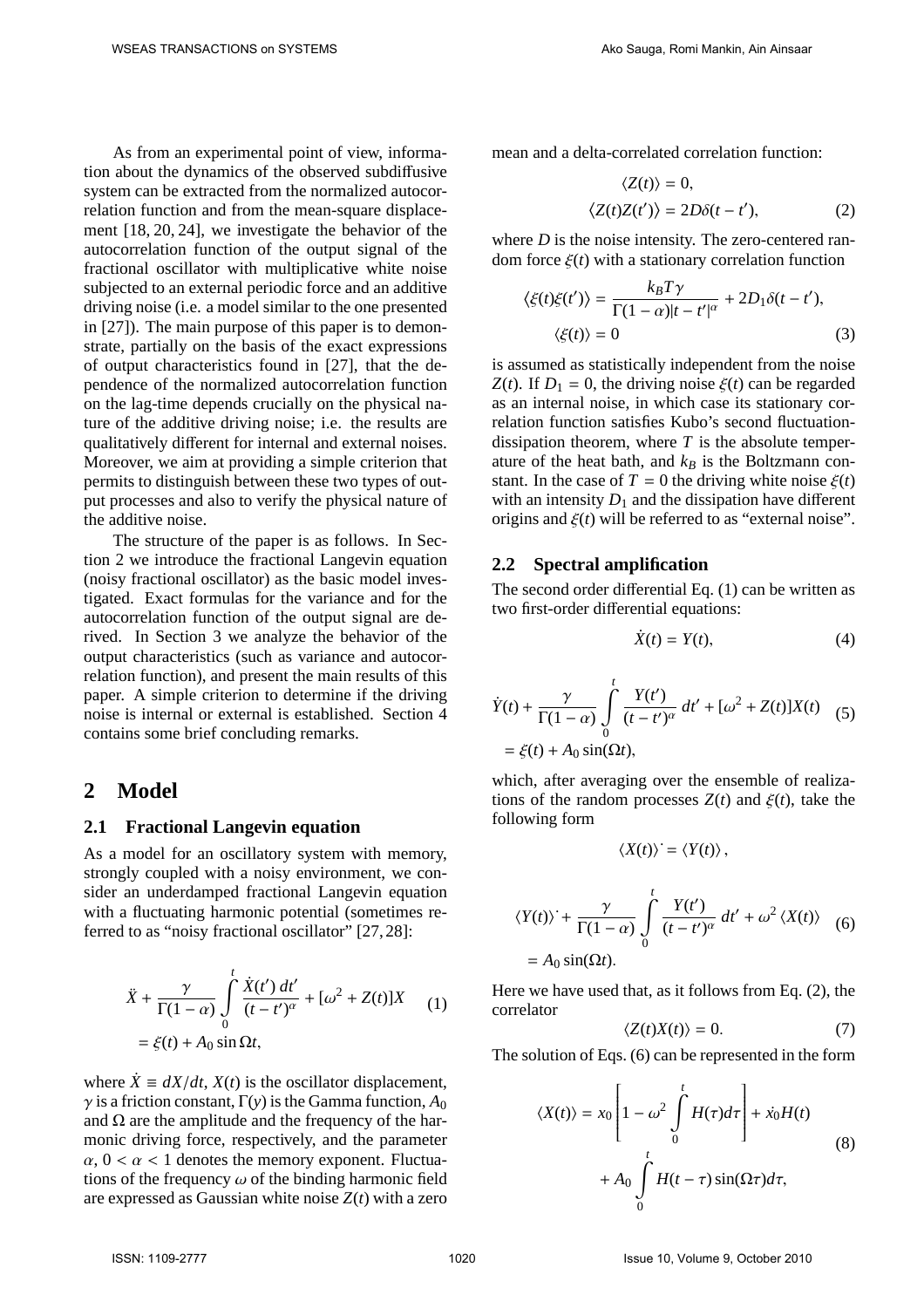$$
\langle Y(t) \rangle = x_0 \dot{H}(t) - \omega^2 x_0 H(t)
$$
  
+ 
$$
\int_0^t \dot{H}(t - \tau) \sin(\Omega \tau) d\tau,
$$
 (9)

where the constants of integration  $x_0$  and  $\dot{x}_0$  are determined by the initial conditions and the relaxation function  $H(t)$ , with  $H(0) = 0$ , is the inverse form of the Laplace transform  $\hat{H}(s)$  given by

$$
\hat{H}(s) = \frac{1}{s^2 + \gamma s^{\alpha} + \omega^2},\tag{10}
$$

where

$$
\hat{H}(s) = \int_{0}^{\infty} e^{-st} H(t) dt.
$$

To evaluate the inverse Laplace transform of Eq. (10) we use the residue theorem method described in [30]. Thus we obtain

$$
H(t) = \frac{2}{\sqrt{u^2 + v^2}} e^{-\beta t} \sin(\omega^* t + \theta)
$$

$$
+ \frac{\gamma \sin(\alpha \pi)}{\pi} \int_{0}^{\infty} \frac{r^{\alpha} e^{-rt} dr}{B(r)},
$$
(11)

where  $s_{1,2} = -\beta \pm i\omega^*$ ,  $(\beta > 0, \omega^* > 0)$ , are the pair of conjugate complex zeros of the equation

$$
G(s) \equiv s^2 + \gamma s^{\alpha} + \omega^2 = 0; \tag{12}
$$

here,  $G(s)$  is defined by the principal branch of  $s^{\alpha}$ . The quantities  $u$ ,  $v$ ,  $\theta$ , and  $B(r)$  are determined by

$$
u = -2\beta + \frac{\alpha \gamma \cos \left\{ (1 - \alpha) [\arctan(-\omega^*/\beta) + \pi] \right\}}{(\beta^2 + \omega^{*2})^{(1 - \alpha)/2}},
$$
  

$$
v = 2\omega^* - \frac{\alpha \gamma \sin \left\{ (1 - \alpha) [\arctan(-\omega^*/\beta) + \pi] \right\}}{(\beta^2 + \omega^{*2})^{(1 - \alpha)/2}},
$$
  

$$
\theta = \arctan\left(\frac{u}{v}\right),
$$
  

$$
B(r) = \left[ r^2 + \gamma r^{\alpha} \cos(\pi \alpha) + \omega^2 \right]^2 + \gamma^2 r^{2\alpha} \sin^2(\pi \alpha).
$$
 (13)

It should be emphasized that the relaxation function  $H(t)$  can be represented via Mittag-Leffler-type special functions [31]. But as the numerical calculations are very complicated we suggest, apart from possible representations via Mittag-Leffler functions, a numerical treatment of Eq. (11).

From Eqs. (8) and (11) it follows that in the long time limit,  $t \rightarrow \infty$ , the memory about the initial conditions will vanish as

$$
x_0 \left[ 1 - \omega^2 \int_0^t H(\tau) d\tau \right] \approx \frac{\gamma x_0}{\omega^2 \Gamma (1 - \alpha) t^{\alpha}} \qquad (14)
$$

and the average oscillator displacement,  $\langle X(t) \rangle_{as}$  :=  $\langle X(t) \rangle_{|t \to \infty}$  is given by

$$
\langle X(t) \rangle_{as} = A_0 \int_0^t H(t - \tau) \sin(\Omega \tau) d\tau.
$$
 (15)

Equation (15) can be written by means of the complex susceptibility  $\chi(\Omega)$  as [32]

$$
\langle X(t) \rangle_{as} = A \sin(\Omega t + \varphi), \tag{16}
$$

with the output amplitude

$$
A = A_0|\chi(\Omega)|,\t(17)
$$

where the complex susceptibility  $\chi(\Omega)$  is defined by

$$
\chi(\Omega) = \hat{H}(-i\Omega). \tag{18}
$$

For the spectral amplification (SPA) we have

$$
SPA = \frac{A^2}{A_0^2}
$$
  
= 
$$
\left\{ \left[ \omega^2 - \Omega^2 + \gamma \Omega^{\alpha} \cos \left( \frac{\alpha \pi}{2} \right) \right]^2 + \gamma^2 \Omega^{2\alpha} \sin^2 \left( \frac{\alpha \pi}{2} \right) \right\}^{-1}
$$
 (19)

and the phase shift  $\varphi$  can be represented as

$$
\varphi = \arctan\left[\frac{-\Omega^{\alpha}\gamma\sin\left(\frac{\alpha\pi}{2}\right)}{\omega^2 - \Omega^2 + \gamma\Omega^{\alpha}\cos\left(\frac{\alpha\pi}{2}\right)}\right].
$$
 (20)

Here we emphasize that for a deterministic fractional oscillator the formulas (16), (19), and (20) have been previously represented in [22]. To avoid misunderstandings, let us mention that in contrast to the model considered in [23], where the dependence of the SPA on the noise parameters was significant, in the present model the SPA is independent of the noise parameters and remains equal to the noise-free solution. It is important that for any  $\alpha < \alpha_c \approx 0.441$  and for any values of other system parameters the dependence of *A*(Ω) on  $\Omega$  is always nonmonotonic with a local minimum and with a resonance peak (see [22, 23]).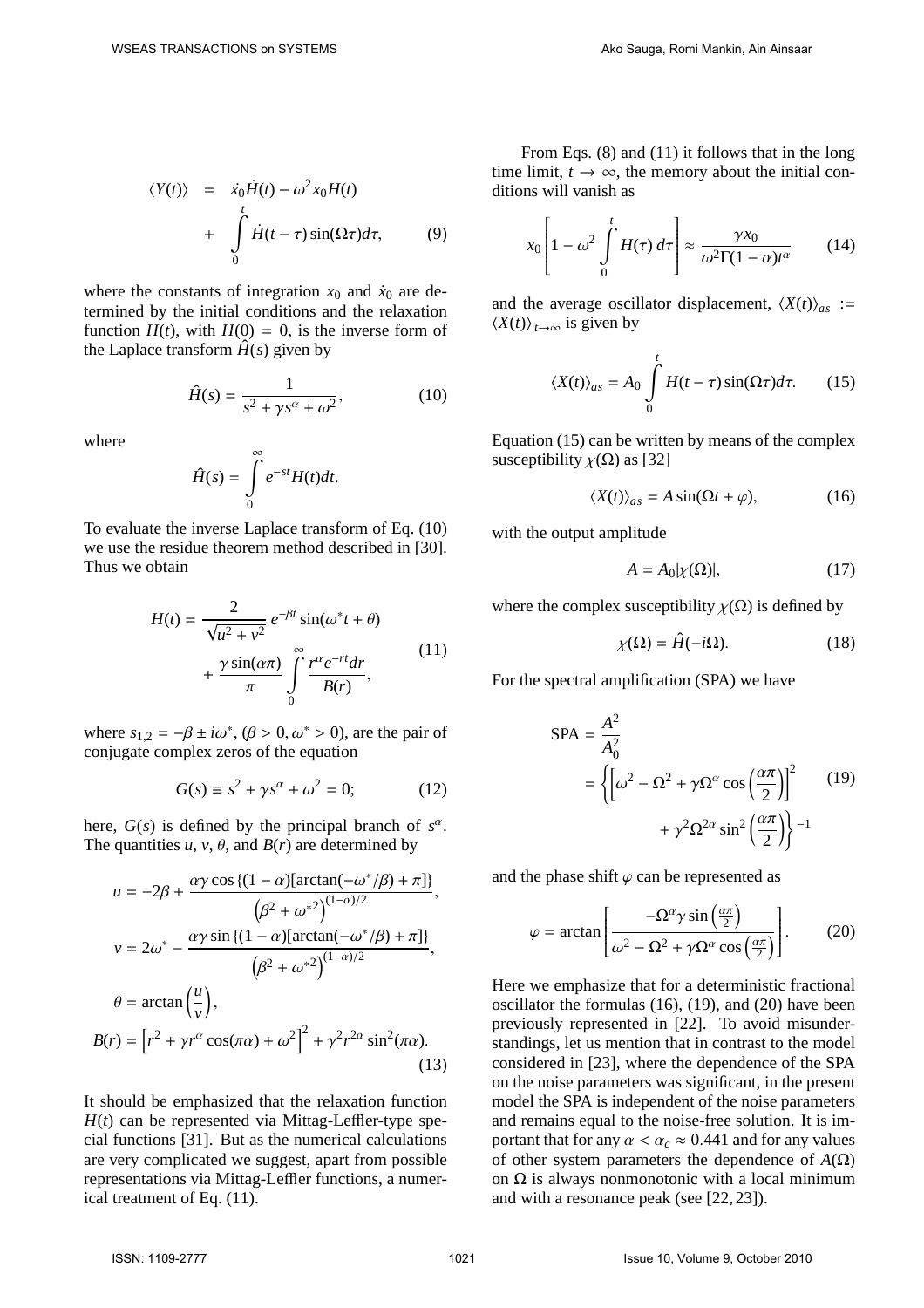#### **2.3 Normalized correlation function**

From an experimental point of view the timehomogeneous part of the variance of the oscillator displacement *X* is an important output characteristic. Alternative information about the experimentally observed stochastic behavior of the output signal can be extracted from the one-time normalized autocorrelation function [20, 24]. To find the above mentioned quantities, we will first consider the long-time behavior of the variance  $\sigma^2(t)$  and the autocorrelation function  $K(\tau, t)$  of the oscillator displacement:

$$
\sigma^{2}(t) \equiv \langle \left[ X(t) - \langle X(t) \rangle \right]^2 \rangle, \tag{21}
$$

$$
K(\tau, t) \equiv \langle [X(t+\tau) - \langle X(t+\tau) \rangle] [X(t) - \langle X(t) \rangle] \rangle. \quad (22)
$$

Starting from Eqs. (4) and (5) one can easily obtain a formal expression for the oscillator displacement *X*(*t*) in the following form

$$
X(t) = \langle X(t) \rangle + \int_{0}^{t} H(t - \tau)[\xi(\tau) - X(\tau)Z(\tau)]d\tau.
$$
 (23)

From Eqs. (22) and (23) for the correlation function we have

$$
K(\tau, t) = \int_{0}^{t+\tau} \int_{0}^{t} H(t + \tau - t_1)H(t - t_2)
$$
  
 
$$
\times [\langle X(t_1)X(t_2)Z(t_1)Z(t_2) \rangle + \langle \xi(t_1)X(t_2)Z(t_2) \rangle
$$
  
 
$$
+ \langle \xi(t_2)X(t_1)Z(t_1) \rangle + \langle \xi(t_1)\xi(t_2) \rangle] dt_1 dt_2
$$
  
(24)

From Eq. (7) and statistical independence of the processes  $\xi(t)$  and  $Z(t)$  it follows that

$$
\langle \xi(t_1)X(t_2)Z(t_2) \rangle = \langle \xi(t_2)X(t_1)Z(t_1) \rangle = 0. \qquad (25)
$$

Using the well-known Furutzu-Novikov procedure [33], the correlator  $\langle X(t_1)X(t_2)Z(t_1)Z(t_2)\rangle$  can be given by [28]

$$
\langle X(t_1)X(t_2)Z(t_1)Z(t_2)\rangle = 2D\langle X^2(t_2)\rangle \delta(|t_2 - t_1|). \quad (26)
$$

In the long-time limit,  $t \to \infty$ , Eqs. (24) – (26), (21) and (16) yield the following asymptotic formula for the correlation function  $K(\tau, t)$ :

$$
K_{as}(\tau, t) = \int_{0}^{\infty} \int_{0}^{\infty} H(t_1)H(t_2) \langle \xi(\tau + t_2)\xi(t_1) \rangle dt_1 dt_2
$$
  
+ 
$$
2D \int_{0}^{\infty} H(\tau + t_1)H(t_1) \left\{ \sigma^2(t - t_1) + A^2 \sin^2 \left[ \Omega(t - t_1) + \varphi \right] \right\} dt_1, \quad t \to \infty.
$$
(27)

The two-time asymptotic correlation function  $K_{as}(\tau, t)$ depends on both times  $t$  and  $\tau$  and becomes a periodic function of *t* with the period of the external driving,  $T = 2\pi/\Omega$ . Thus as in [34, 35], we define the onetime correlation function  $K_1(\tau)$  as the average of the two-time correlation function over a period of external driving, i.e.,

$$
K_1(\tau) = \frac{1}{T} \int_{0}^{T} K_{as}(\tau, t) dt.
$$
 (28)

Using Eqs.  $(3)$ ,  $(27)$ , and  $(28)$  we obtain

$$
K_1(\tau) = \left[ D \left( 2\sigma_h^2 + A^2 \right) + 2D_1 \right] \Psi(\tau) + \frac{k_B T}{\omega^2} F(\tau), \quad (29)
$$

where  $\sigma_h^2$  is the time-homogeneous part of the variance of the oscillator displacement  $\overline{X}$  in the asymptotic regime,  $t \rightarrow \infty$ , i.e.,

$$
\sigma_h^2 = \frac{1}{T} \int_0^T \sigma_{as}^2(t)dt.
$$
 (30)

It should be emphasized that the functions  $\Psi(\tau)$ and  $F(\tau)$ , defined as

$$
\Psi(\tau) := \int_{0}^{\infty} H(t+\tau)H(t)dt,
$$
\n(31)

and

$$
F(\tau) \coloneqq \frac{\gamma \omega^2}{\Gamma(1-\alpha)} \int\limits_0^\infty \int\limits_0^\infty H(t_1)H(t_2) \frac{dt_1 dt_2}{|\tau + t_2 - t_1|^\alpha},\tag{32}
$$

respectively, are independent of the driving force parameters  $A_0$  and  $Ω$  as well as of the noise intensities  $D, D_1,$  and  $T$ . Using the formula (11) and the results of [27], one gets

$$
\Psi(\tau) = \frac{e^{-\beta \tau}}{u^2 + v^2} \left\{ \frac{1}{\beta} \cos(\omega^* \tau) - \frac{1}{\beta^2 + \omega^{*2}} \left[ \beta \cos(\omega^* \tau + 2\theta) - \omega^* \sin(\omega^* \tau + 2\theta) \right] \right\} \n+ \frac{\gamma \sin(\alpha \pi)}{\pi} \int_0^\infty \frac{r^\alpha dr}{B(r)} \left\{ \frac{e^{-r\tau}}{r^2 + \gamma r^\alpha + \omega^2} + \frac{2e^{-\beta \tau} \left[ \omega^* \cos(\omega^* \tau + \theta) + (r + \beta) \sin(\omega^* \tau + \theta) \right]}{\sqrt{u^2 + v^2} \left[ (r + \beta)^2 + \omega^{*2} \right]} \right\},
$$
\n(33)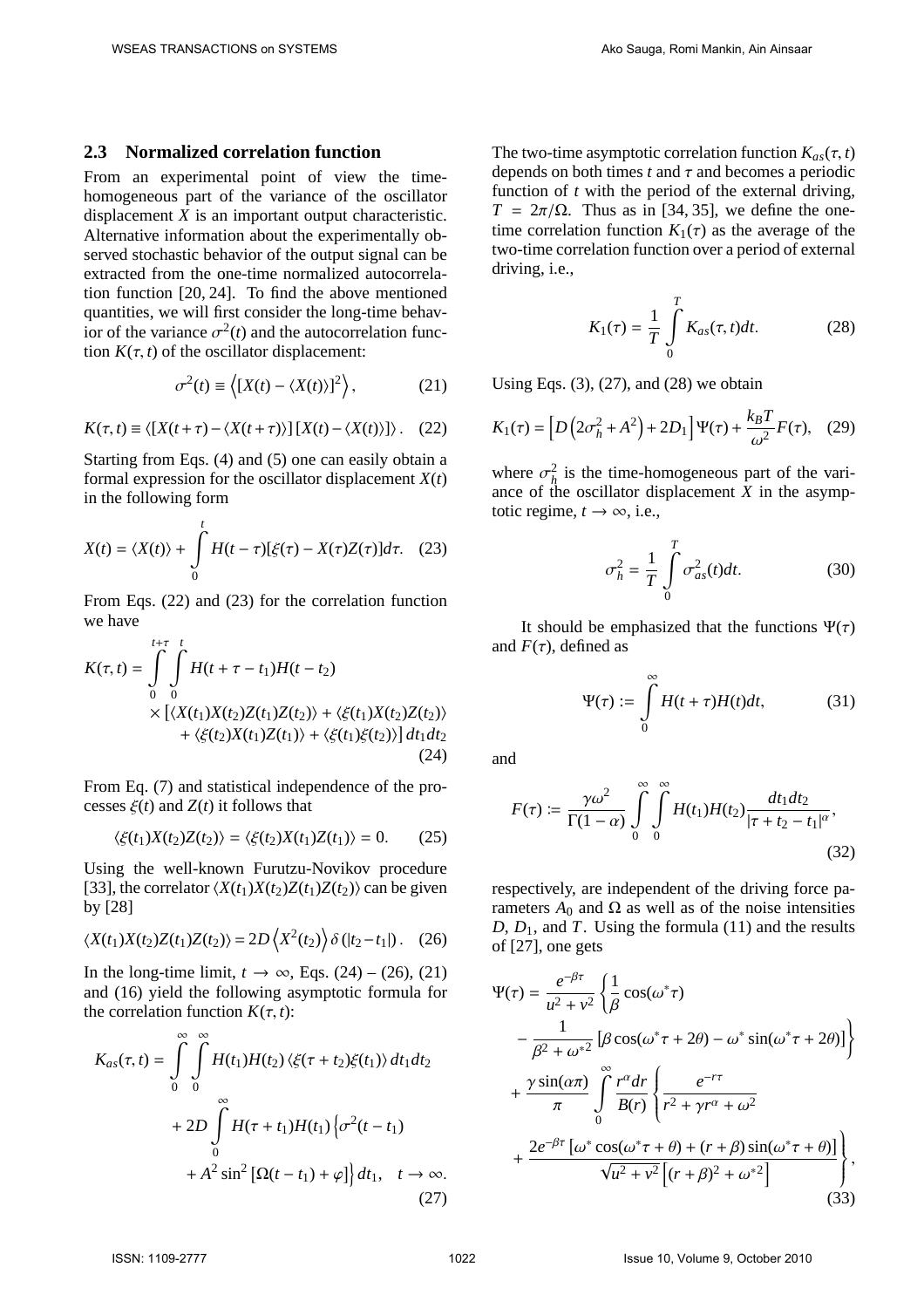$$
F(\tau) = \frac{2\omega^2 e^{-\beta \tau}}{\sqrt{u^2 + v^2} (\beta^2 + \omega^{*2})}
$$
  
 
$$
\times \left[ \omega^* \cos(\omega^* \tau + \theta) + \beta \sin(\omega^* \tau + \theta) \right]
$$
  
 
$$
+ \frac{\omega^2 \gamma}{\pi} \sin(\alpha \pi) \int_0^\infty \frac{e^{-r\tau} dr}{r^{1-\alpha} B(r)}.
$$
 (34)

Turning now to Eq. (29) we consider the timehomogeneous part of the variance  $\sigma_h^2$ . As  $K_1(0) = \sigma_h^2$ and  $F(0) = 1$  we find from Eq. (29) that

$$
\sigma_h^2 = \frac{1}{D_{cr} - D} \left( \frac{A^2}{2} D + D_1 + \frac{k_B T D_{cr}}{\omega^2} \right), \tag{35}
$$

where the critical noise intensity *Dcr* reads:

$$
D_{cr} = \frac{1}{2\Psi(0)}.\tag{36}
$$

From Eq. (35) we can see that the stationary regime is possible only if  $D < D_{cr}$ . As the intensity of the multiplicative noise *D* tends to the critical value  $D_{cr}$  the variance  $\sigma_h^2$  increases to infinity. This is an indication that for  $D > D_{cr}$  energetic instability appears, which manifests itself in an unlimited increase of secondorder moments of the output of the oscillator with time, while the mean value of the oscillator displacement remains finite [35, 36]. Thus, in the stationary case the normalized one-time correlation function

$$
K_n(\tau) = \frac{K_1(\tau)}{\sigma_h^2} \tag{37}
$$

is given by

$$
K_n(\tau) = 2D_{cr}\Psi(\tau)\left(1 - \frac{k_B T}{\omega^2 \sigma_h^2}\right) + \frac{k_B T}{\omega^2 \sigma_h^2}F(\tau). \quad (38)
$$

The analytical expressions  $(33) - (35)$  and  $(38)$  belong to the main results of this work.

### **3 Results**

### **3.1 Variance of the output signal**

In Figs. 1 and 2 we depict the behavior of the critical noise intensity  $D_{cr}$  and the variance  $\sigma_h^2$  by variations of the memory exponent  $\alpha$ . Fig. 1 shows a typical resonance-like behavior of  $D_{cr}(\alpha)$ . As a rule, the maximal value of  $D_{cr}/\gamma$  increases as the value of the friction coefficient  $\gamma$  increases, while the positions of the maxima are monotonically shifted to a lower  $\alpha$  as  $\gamma$  rises. In the case considered in Fig.2



Fig. 1. Critical noise intensity *Dcr* as function of the memory exponent  $\alpha$ , obtained from Eqs. (19), (33), and (36) for  $A_0 = \omega = 1$ . Solid line,  $\gamma = 4$ ; dashed line  $\gamma = 1.62$ .

the intensity of the multiplicative noise is in the interval  $\omega^2 \gamma$  < *D* < *D<sub>cr</sub>* max, where *D<sub>cr</sub>* max is the maximal value of  $D_{cr}(\alpha)$  by variations of  $\alpha$ . In this case the variance  $\sigma_h^2$  decreases rapidly from infinity at  $\alpha_1$ ,  $D_{cr}(\alpha_1) = D$ , to a minimum and next increases to infinity at  $\alpha_2$ ,  $D_{cr}(\alpha_2) = D$ . Thus the fractional oscillator is energetically stable only in the interval  $\alpha_1 < \alpha < \alpha_2$ .



Fig. 2. Dependence of the variance  $\sigma_h^2$  on the memory exponent  $\alpha$ , computed from Eqs. (19), (33), (35), and (36). The parameter values:  $A_0 = \omega = 1$ ,  $\gamma = 4$ ,  $D = 4.8$ ,  $D_1 = 0$ , and  $k_B T/\omega^2 = 0.1$ . Solid line,  $\Omega = 10$ ; dotted line,  $\Omega = 1$ . The dashed lines depict the positions of the critical memory exponents  $\alpha_1 \approx$ 0.325 and  $\alpha_2 \approx 0.872$  between which the oscillator is energetically stable.

From Fig. 2 one can see that the values of the variance  $\sigma_h^2$  depend on the frequency  $\Omega$  of the harmonic driving force. As in the case without multiplicative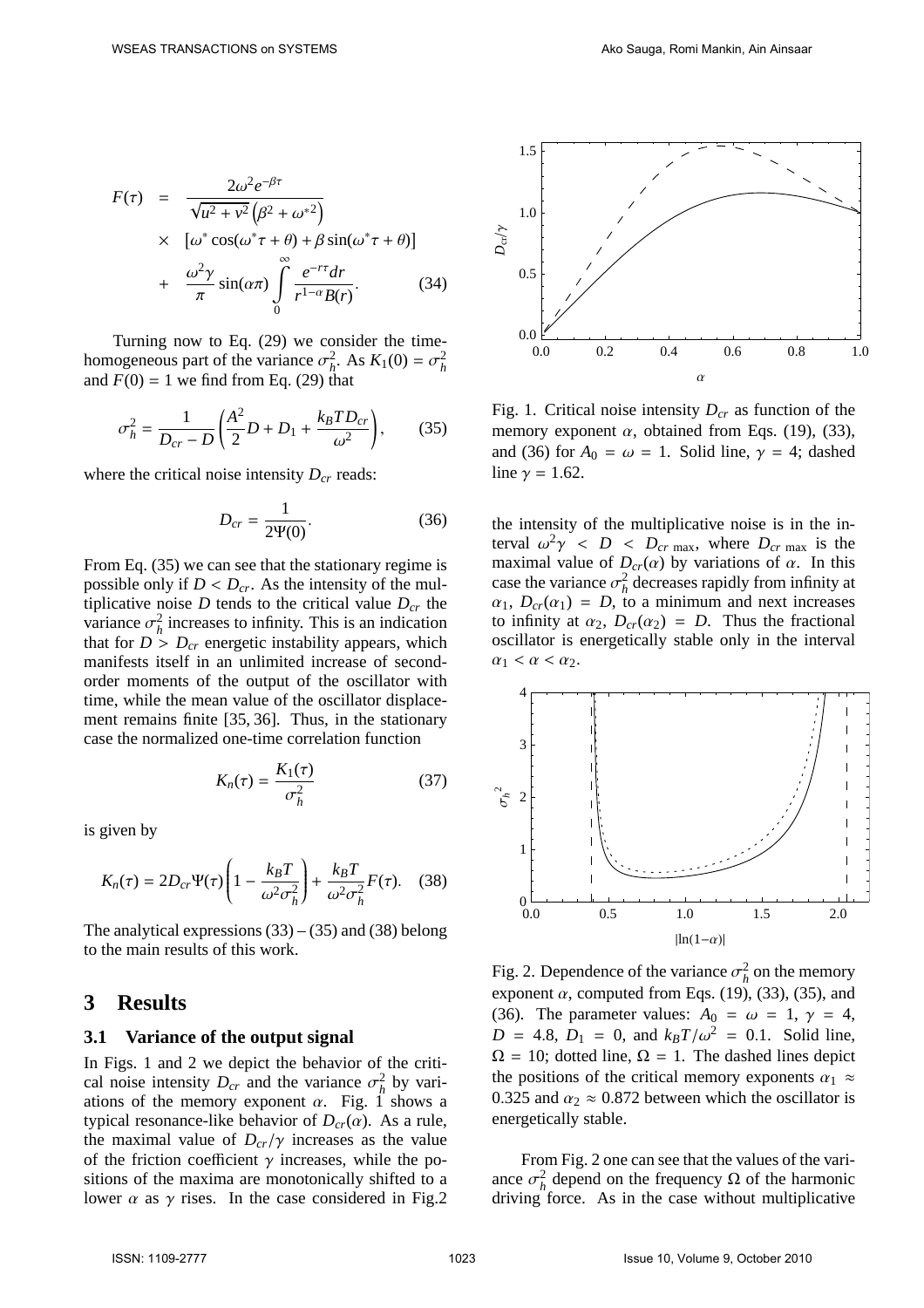

Fig. 3. Normalized autocorrelation function  $K_n(\tau)$  vs. the time lag  $\tau$  computed from Eq. (38) for  $\omega = 1$ ,  $\gamma =$ 4, and  $\alpha = 0.45$ . Panel (a): external noise (i.e.,  $T =$ 0). Panel (b): internal noise (i.e.,  $D_1 = 0$ ). System parameter values:  $A_0 = 1$ ,  $D = 4.8$ , and  $k_B T/\omega^2 =$ 0.01. Solid line,  $\Omega = 1$ ; dotted line,  $\Omega = 10$ .

noise such a dependence is absent (cf. also Eq. (35)), this phenomenon offers a simple experimental possibility to verify the existence of a multiplicative noise in oscillatory systems described by model (1).

### **3.2 Temporal behavior of the autocorrelation function**

Now we will consider the behavior of the normalized autocorrelation function  $K_n(\tau)$  (see Eqs. (33), (34) and (38)). In contrast to the results for variance  $\sigma_h^2$ , here the role of the additive driving noise  $\xi(t)$  is crucial. If the driving noise is external (i.e.  $T = 0$ ), the typical form of the graph  $K_n(\tau)$  is represented in Fig. 3(a). Note that the exact solution exhibits exponentially damped oscillations around a curve which for large  $\tau$  decays totally monotonically like a power-law. Consequently, the normalized autocorrelation function has only a finite number of zeros and decays, in the end, as  $\tau^{-(1+\alpha)}$  tends to the  $\tau$ -axis. Note that in this case the function  $K_n(\tau)$  is independent of the driving force parameters  $A_0$  and  $Ω$ .

In the case of an internal noise  $\xi(t)$  (i.e.,  $D_1 = 0$ )

the picture of the dependence of  $K_n(\tau)$  on  $\tau$  is different (see Fig. 3(b)). First, the autocorrelation function  $K_n(\tau)$  relaxes asymptotically like  $\tau^{-\alpha}$ . This is in sharp contrast with the result for the external noise that exhibits a much faster decay. Second, the most important difference is the dependence of  $K_n(\tau)$  on the amplitude *A* of the output signal (cf. Eqs. (19), (35), and (38)). Thus, in the case of internal noise the exact form of  $K_n(\tau)$  is sensitive to the values of the frequency  $\Omega$  of the external harmonic driving force.

### **3.3 Memory-induced trapping**

Next we consider the behavior of output characteristics  $(K_n$  and  $\sigma_h^2)$  without the harmonic field, i.e., that of Eq. (1) with a zero eigenfrequency,  $\omega = 0$ . It is seen from Eq. (35) that the time-homogeneous part of the variance of  $X(t)$  depends on the quantity

$$
\sigma_0^2 = \frac{k_B T}{\omega^2} + \frac{D_1}{D_{cr}},
$$
\n(39)

which is determined as the stationary asymptotic value,  $t \to \infty$ , of the variance of  $X(t)$  in the case where the multiplicative fluctuations and the external sinusoidal force are both absent. The last mentioned particular case without the harmonic field (i.e.,  $\omega = A_0 = D = 0$  in Eq. (1)) will be referred to in this section as the basic system. It is well known that in the case of internal noise the output process of the basic system is always subdiffusive, i.e.,  $\sigma_0^2 \sim t^{\alpha}$ , and a stationary regime is impossible [37]. Thus, as the driving noise includes an internal component,  $(T \neq 0)$ , the behavior of the model (1) with  $\omega = 0$  is subdiffusive and that renders formulas (35) and (38) physically meaningless.

If the driving noise  $\xi(t)$  is external,  $(T = 0,$  $D_1 \neq 0$ ), two different behaviors of the basic system arise depending on the values of the memory exponent  $\alpha$ . Namely, in this case the variance  $\sigma_0^2$  is a finite constant at  $t \to \infty$ , if  $\alpha < 1/2$ , and diverges with time as  $\sigma_0^2 \sim t^{2\alpha-1}$  if  $\alpha > 1/2$ . Thus, in the case of an external additive noise  $\xi(t)$  with  $\alpha < 1/2$  the formulas (35) and (38) for the output characteristics  $(K_n$  and  $\sigma_h^2$ ) of Eq. (1) without a harmonic trap ( $\omega = 0$ ) are applicable. It is remarkable that in this case the corresponding quantities  $u$ ,  $v$ ,  $\beta$ ,  $\theta$ , and  $\omega^*$  in Eqs. (33) and (34) can be reduced to the following more convenient form:

$$
\beta = -\gamma^{1/(2-\alpha)} \cos\left(\frac{\pi}{2-\alpha}\right),
$$
  
\n
$$
\omega^* = \gamma^{1/(2-\alpha)} \sin\left(\frac{\pi}{2-\alpha}\right),
$$
  
\n
$$
\theta = \frac{\alpha \pi}{2(\alpha - 2)},
$$
  
\n
$$
u = (\alpha - 2)\beta, \quad v = (2 - \alpha)\omega^*.
$$
 (40)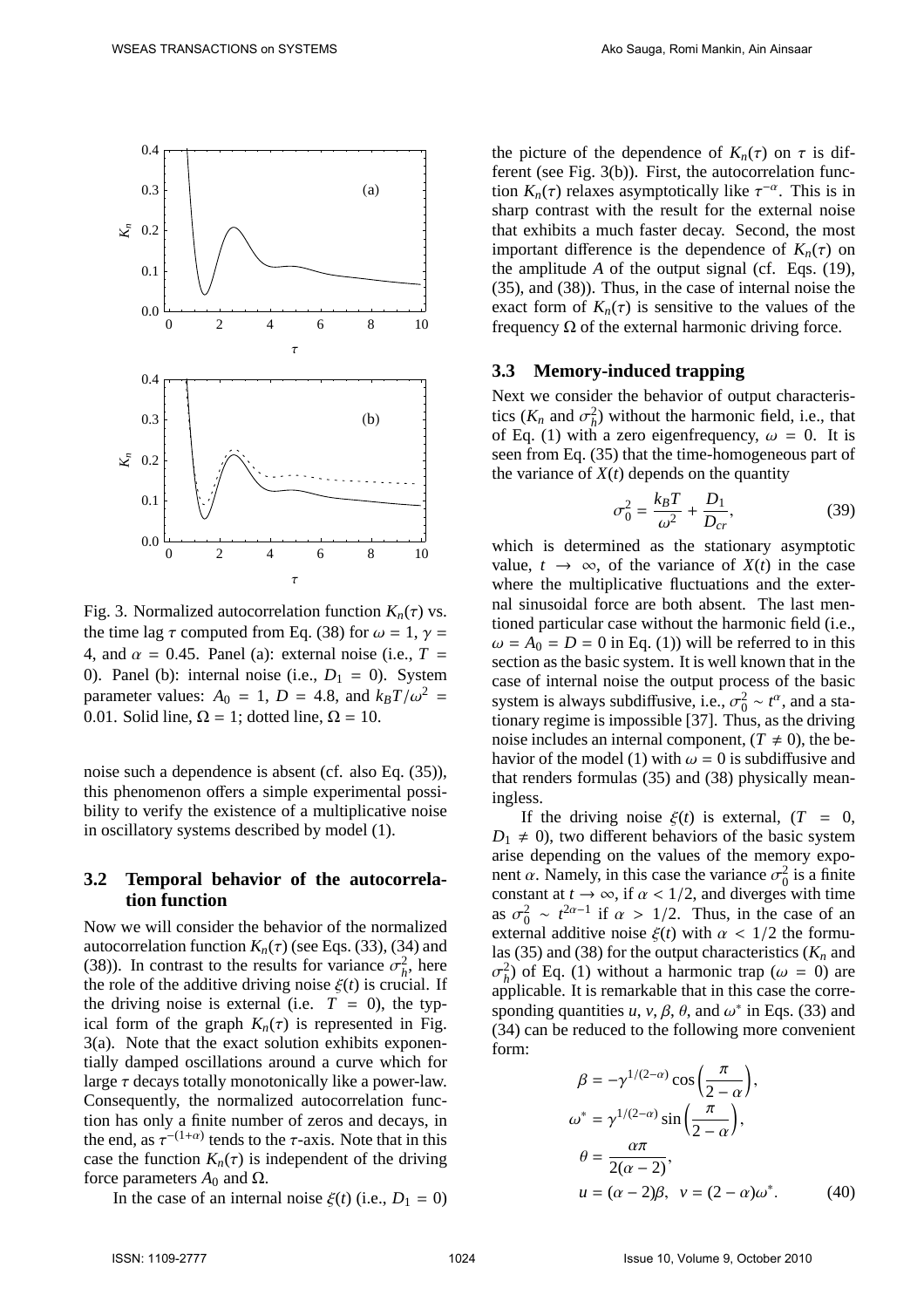

Fig. 4. The critical noise intensity *Dcr* and the variance  $\sigma_h^2$  as functions of the memory exponent  $\alpha$  by absence of the harmonic potential,  $\omega = 0$ , (Eqs. (33), (35), and (36)). The parameter values:  $A_0 = \Omega = 1$ ,  $T = 0, D_1 = 0.05$ , and  $D = 0.5$ . Dashed line,  $\gamma = 3.5$ ; solid line,  $\gamma = 2.5$ . Note that the critical memory exponent  $\alpha_{cr} = 1/2$ , at which the critical noise intensity *Dcr* tends to zero.

It is interesting that although the critical intensity of the multiplicative noise *Dcr* (see Eqs. (33) and (36)) is independent of the driving noise  $\xi(t)$ , the necessary and sufficient condition for the existence of energetic stability (i.e.,  $D_{cr} \neq 0$ ) is exactly the same as the condition for the existence of a stationary variance  $\sigma_0^2$  in the case of external noise, i.e.,  $0 < \alpha < 1/2$ . The above described behavior of an unbounded system (Eq. (1)) in the case of a delta-correlated external driving noise with the intensity  $D_1$  is illustrated in Figs. 4 and 5.

Furthermore, due to the cage effect the dependence of SPA on the frequency Ω exposes a bona fide resonance for any  $\gamma$  and  $\alpha < \alpha_c \approx 0.441$  (see Fig. 6), even when the binding harmonic filed is absent (i.e.  $\omega = 0$ ).

In the case of  $\omega = 0$  the positions of extrema  $\Omega_{\pm}$ 



Fig. 5. Normalized one-time correlation function  $K_n(\tau)$  versus the time lag  $\tau$  computed from Eqs. (33), (36), (38), and (40) for  $T = \omega = 0$ ,  $\alpha = 0.3$ , and  $γ = 3.5.$ 



Fig. 6. The SPA versus the driving frequency  $\Omega$  computed from Eq. (19) for  $T = \omega = 0$  and  $\gamma = 4$ . Solid line,  $\alpha = 0.15$ ; dashed line,  $\alpha = 0.3$ .

are determined by

$$
\Omega_{\pm} = \left\{ \frac{\gamma}{4} \left[ (\alpha + 2) \cos \left( \frac{\alpha \pi}{2} \right) \right] \right\}
$$
  

$$
\pm \sqrt{(\alpha + 2)^2 \cos^2 \left( \frac{\alpha \pi}{2} \right) - 8\alpha} \right\} \frac{1}{2^{-\alpha}}.
$$
 (41)

As memory exponent  $\alpha$  decreases, the positions of the minimum and of the maximum tends to values 0 and  $\sqrt{\gamma}$ , respectively (see Fig. 7). This demonstrates the binding role of the fractional derivative in Eq. (1) at strong memory.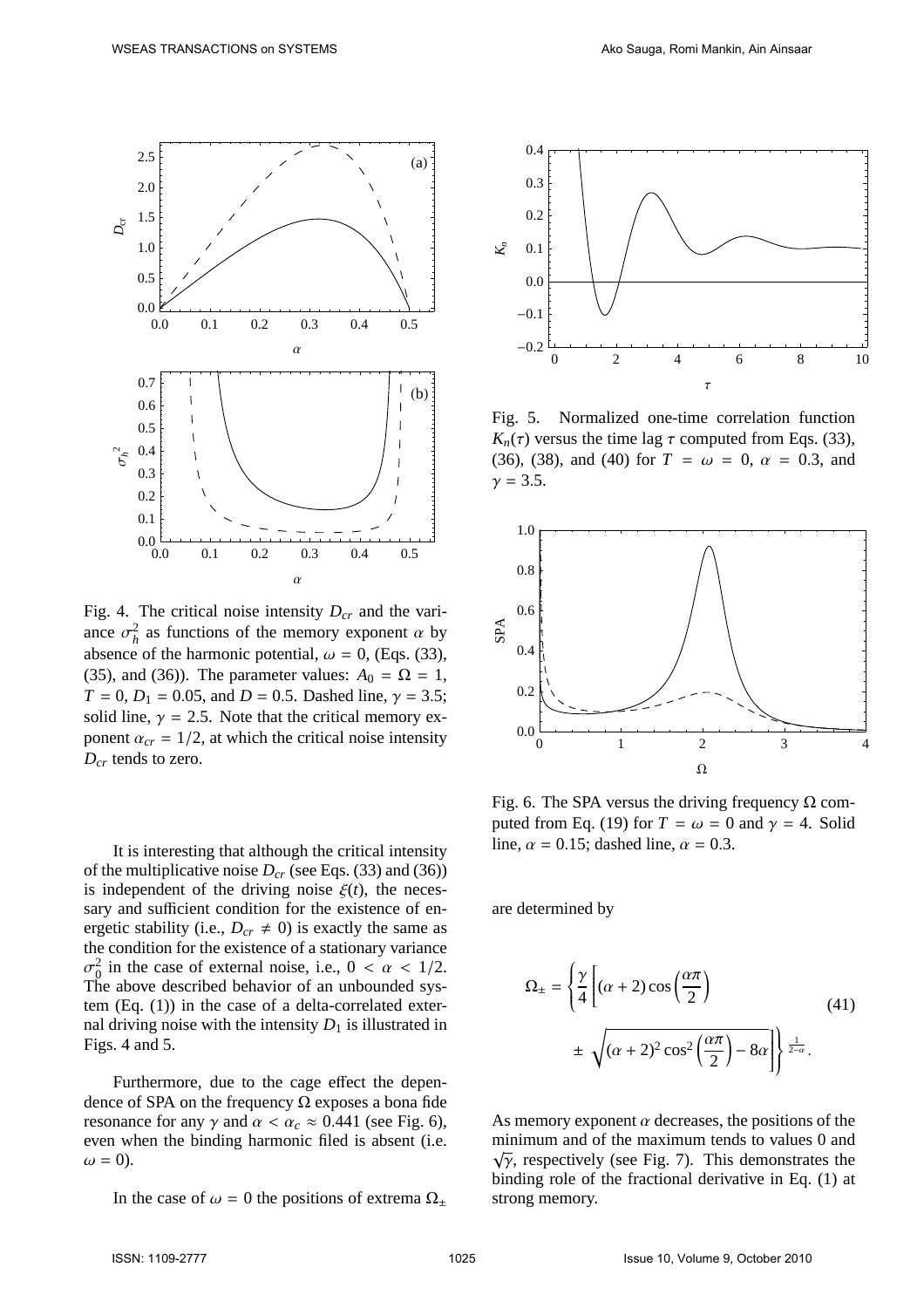

Fig. 7. Positions of the SPA maximum  $(\Omega_{+}, \text{ solid})$ line) and minimum ( $\Omega$ <sub>−</sub>, dotted line) as functions of the memory exponent  $\alpha$ , computed from Eq. (41) for  $\gamma = 4$ . The dashed line depicts the position of the critical memory exponent  $\alpha_{cr} \approx 0.441$ .

### **4 Conclusions**

We have studied, in the long-time regime, the variance and the autocorrelation function of particle displacement for a harmonically trapped Brownian particle in a viscoelastic media. Starting from a suitable generalized Langevin equation with memory, i.e., a fractional oscillator with a fluctuating eigenfrequency driven by external sinusoidal forcing and by an additive noise, we have been able to derive an exact analytic expression for the one-time autocorrelation function in the case of a power-law-type friction kernel.

As one of our main results we have established that in the presence of a multiplicative noise the output variance depends on the parameters of external sinusoidal forcing. Since without a multiplicative noise such a dependence is absent, this effect gives a simple criterion to determine if a multiplicative noise is present in the dynamics of the system. Moreover, it is remarkable that in the case of an additive external noise and a sufficiently strong memory, a related phenomenon involving memory-induced trapping occurs for an unbound system (i.e., in Eq. (1), the harmonic binding potential is absent). Note that for internal noise the behavior of such a system is always subdiffusive [37].

As another main result we have shown that in the case of an additive external noise the dependence of the normalized autocorrelation function  $K_n(\tau)$  on the time lag  $\tau$  is independent of external periodic forcing. This contrasts the behavior for the case of internal noise, where the dependence of  $K_n(\tau)$  on periodic forcing is significant.

Thus we have found convenient criteria that en-

able us to distinguish the presence of a multiplicative and an internal noise in systems described by Eq. (1). The advantage of these criteria is that the control parameter is the frequency (or the amplitude) of the external periodic force, which can be easily varied in possible experiments as well as potential technological applications, e.g., in electric oscillator devices with circuit elements of a fractional type (i.e., tree or chain fractances) [31].

**Acknowledgements:** The research was partly supported by Estonian Science Foundation Grant No. 7319, by the International Atomic Energy Agency Grant No. 14797, and by the Estonian Ministry of Education and Research project SF0132723s06.

#### *References:*

- [1] P. Reimann, Brownian Motors: Noisy Transport Far from Equilibrium, *Physics Reports*, 2002, Vol. 361, No. 2-4, pp. 57 – 265.
- [2] R. Mankin, A. Ainsaar, A. Haljas, and E. Reiter, Constructive Role of Temperature in Ratchets Driven by Trichotomous Noise, *Phys. Rev. E*, 2001, Vol. 63, No. 4, pp. 041110 (1)–(12).
- [3] S. L. Ginzburg and M. A. Pustovoit, Hypersensitive Transport in a Phase Model With Multiplicative Stimulus, *Phys. Lett. A*, 2001, Vol. 291, No. 2-3, pp. 77–81.
- [4] K. Laas, R. Mankin, and A. Rekker, Hypersensitive Response of a Harmonic Oscillator with Fluctuating Frequency to Noise Amplitude, *Recent Advances in Mathematical Biology and Ecology. Proceedings of the 5th WSEAS International Conference on Mathematical Biology and Ecology: MABE09. Lifeng Xi. Ningbo, China: WSEAS*, pp. 15–20.
- [5] R. Eichorn, P. Reimann, and P. Hänggi, Brownian Motion Exhibiting Absolute Negative Mobility, *Phys. Rev. Lett.*, 2002, Vol. 88, No. 19, pp. 190601 (1)–(4).
- [6] B. Cleuren and C. Van den Broeck, Brownian Motion with Absolute Negative Mobility, *Phys. Rev. E*, 2003, Vol. 67, No. 5, pp. 055101 (1)–(4).
- [7] A. Haljas, R. Mankin, A. Sauga, and E. Reiter, Anomalous Mobility of Brownian Particles In a Tilted Symmetric Sawtooth Potential, *Phys. Rev. E*, 2004, Vol. 70, No. 4, pp. 041107 (1)–(12).
- [8] A. Mielke, Noise Induced Stability in Fluctuating, Bistable Potentials, *Phys. Rev. Lett.*, 2000, Vol. 84, No. 5, pp. 818–821.
- [9] R. Mankin, E. Soika, and A. Sauga, Multiple Noise-Enhanced Stability Versus Temperature in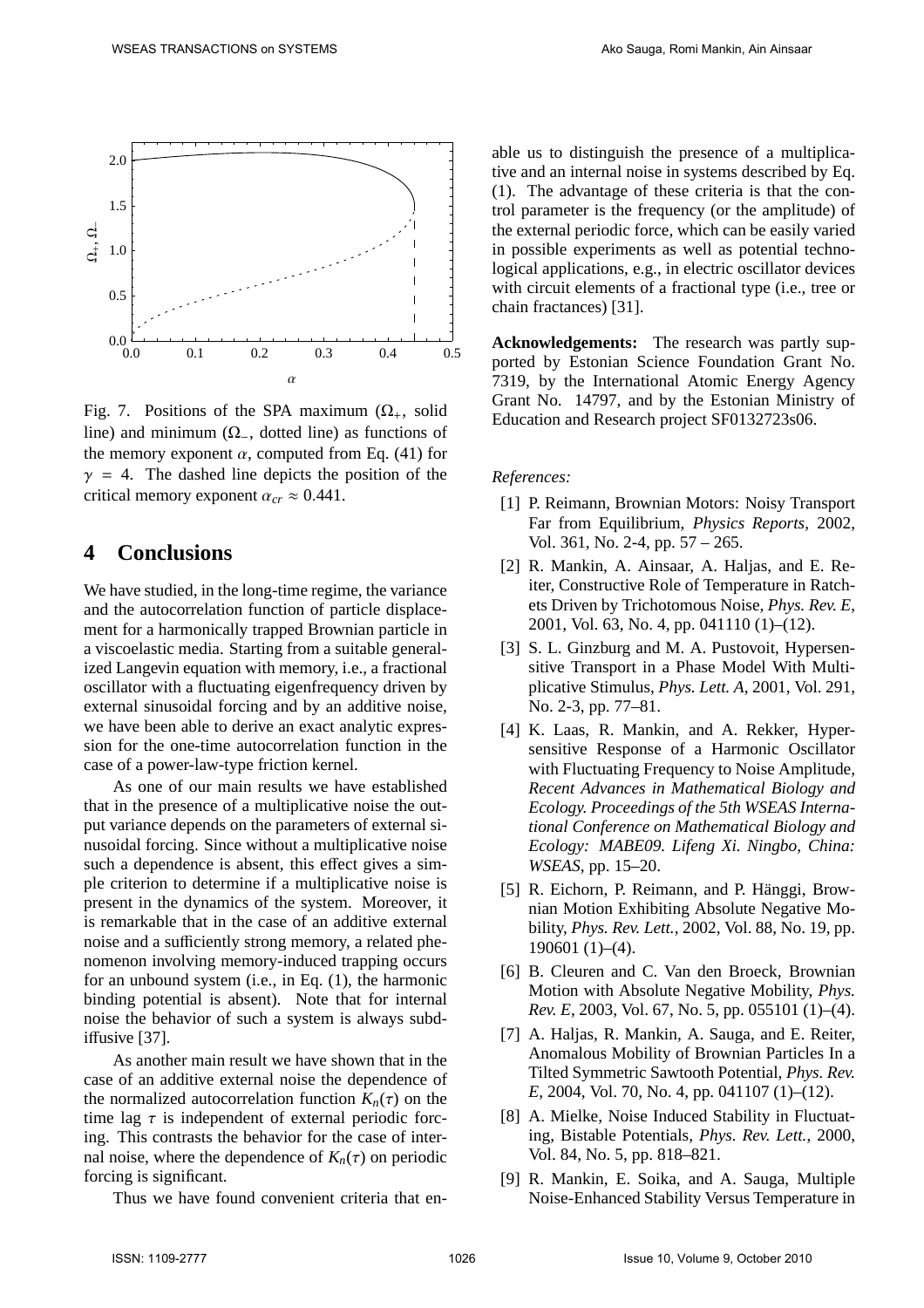Asymmetric Bistable Potentials, *WSEAS Transactions on Systems*, 2008, Vol. 3, No. 7, pp. 239– 250.

- [10] J. García-Ojalvo and J. M. Sancho, *Noise in Spatially Extended Systems*, Springer-Verlag, New York, 1999.
- [11] P. Reimann, C. Van den Broeck, H. Linke, P. Hänggi, J. M. Rubi, and A. Pérez-Madrid, Giant Acceleration of Free Diffusion by Use of Tilted Periodic Potentials, *Phys. Rev. Lett.*, 2001, Vol. 87, No. 1, pp. 010602 (1)–(4).
- [12] W. Götze and L. Sjögren, Relaxation Processes in Supercooled Liquids, *Reports on Progress in Physics*, 1992, Vol. 55, No. 3, pp. 241–376.
- [13] T. Carlsson, L. Sjögren, E. Mamontov, and K. Psiuk-Maksymowicz, Irreducible Memory Function and Slow Dynamics in Disordered Systems, *Phys. Rev. E*, 2007, Vol. 75, No. 3, pp. 031109 (1)–(8).
- [14] I. Golding and E. C. Cox, Physical Nature of Bacterial Cytoplasm, *Phys. Rev. Lett.*, 2006, Vol. 96, No. 9, pp. 098102 (1)–(4).
- [15] S.C. Weber, A.J. Spakowitz, and J. Theriot, Bacterial Chromosomal Loci Move Subdiffusively through a Viscoelastic Cytoplasm, *Phys. Rev. Lett.*, 2010, Vol. 104, No. 23, pp. 238102  $(1)–(4)$ .
- [16] Qing Gu, E.A. Schiff, S. Grebner, F. Wang, and R. Schwarz, Non-Gaussian Transport Measurements and the Einstein Relation in Amorphous Silicon, *Phys. Rev. Lett.*, 1996, Vol. 76, No. 17, pp. 3196–3199.
- [17] I. Goychuk, Anomalous Relaxation and Dielectric Response, *Phys. Rev. E*, 2007, Vol. 76, No. 4, pp. 040102(R) (1)–(4).
- [18] S. C. Kou and X. S. Xie, Generalized Langevin Equation with Fractional Gaussian Noise: Subdiffusion within a Single Protein Molecule, *Phys. Rev. Lett.*, 2004, Vol. 93, No. 18, pp. 180603 (1)– (4).
- [19] G.R. Kneller, Quasielastic neutron scattering and relaxation processes in proteins: analytical and simulation-based models, *Phys. Chem. Chem. Phys.*, 2005, Vol. 7, No. 13, pp. 2641– 2655.
- [20] W. Min, G. Luo, B. J. Cherayil, S. C. Kou, and X. S. Xie, Observation of a Power-Law Memory Kernel for Fluctuations within a Single Protein Molecule, *Phys. Rev. Lett.*, 2005, Vol. 94, No. 19, pp. 198302 (1)–(4).
- [21] E. Lutz, Fractional Langevin Equation, *Phys. Rev. E*, 2001, Vol. 64, No. 5, pp. 051106 (1)–(4).
- [22] S. Burov and E. Barkai, Fractional Langevin Equation: Overdamped, Underdamped, and Critical Behaviors, *Phys. Rev. E*, 2008, Vol. 78, No. 3, pp. 031112 (1)–(18).
- [23] E. Soika, R. Mankin, and A. Ainsaar, Resonant Behavior of a Fractional Oscillator with Fluctuating Frequency, *Phys. Rev. E*, 2010, Vol. 81, No. 1, pp. 011141 (1)–(11).
- $[24]$  M. A. Despósito and A. D. Viñales, Subdiffusive Behavior in a Trapping Potential: Mean Square Displacement and Velocity Autocorrelation Function, *Phys. Rev. E*, 2009, Vol. 80, No. 2, pp. 021111 (1)–(7).
- [25] R. Astumian and M. Bier, Mechanochemical Coupling of the Motion of Molecular Motors to ATP Hydrolysis, *Biophys. J.*, 1996, Vol. 70, No. 2, pp. 637–653.
- [26] I. M. Tolić-Nørrelykke, E.-L. Munteanu, G. Thon, L. Oddershede, and K. Berg-Sørensen, Anomalous Diffusion in Living Yeast Cells, *Phys. Rev. Lett.*, 2004, Vol. 93, No. 7, pp.  $078102(1)–(4)$ .
- [27] R. Mankin and A. Rekker, Memory-enhanced Energetic Stability for a Fractional Oscillator with Fluctuating Frequency, *Phys. Rev. E*, 2010, Vol. 81, No. 4, pp. 041122 (1)–(10).
- [28] A. Rekker and R. Mankin, Energetic Instability of a Fractional Oscillator, *WSEAS Transactions on Systems*, 2010, Vol. 9, pp. 203–212.
- [29] E. Soika and R. Mankin, Response of a Fractional Oscillator to Multiplicative Trichotomous Noise, *WSEAS Transactions on Biology and Biomedicine*, 2010, Vol. 7, pp. 21–30.
- [30] S. Kempfle, I. Schfer, and H. Beyer, Fractional Calculus via Functional Calculus: Theory and Applications, *Nonlinear Dynamics*, 2002, Vol. 29, No. 1, pp. 99–127.
- [31] I. Podlubny, *Fractional Di*ff*erential Equations*, Academic Press, New York, 1999.
- [32] R. Kubo, M. Toda, and N. Hashitsume, *Statistical Physics II, Nonequilibrium Statistical Mechanics*, Springer-Verlag, Berlin, 1985.
- [33] E. A. Novikov, Functional and the Random-Force Method in Turbulence Theory, *Soviet Physics JETP*, 1965, Vol. 20, pp. 1290–1299.
- [34] J. Casado-Pascual, J. Gómez-Ordóñez, M. Morillo, and P. Hanggi, Subthreshold Stochastic ¨ Resonance: Rectangular Signals Can Cause Anomalous Large Gains, *Phys. Rev. E*, 2003, Vol. 68, No. 6, pp. 061104 (1)–(7).
- [35] R. Mankin, K. Laas, T. Laas, and E. Reiter, Stochastic Multiresonance and Correlation-Time-Controlled Stability for a Harmonic Oscillator with Fluctuating Frequency, *Phys. Rev. E*, 2008, Vol. 78, No. 3, pp. 031120 (1)–(11).